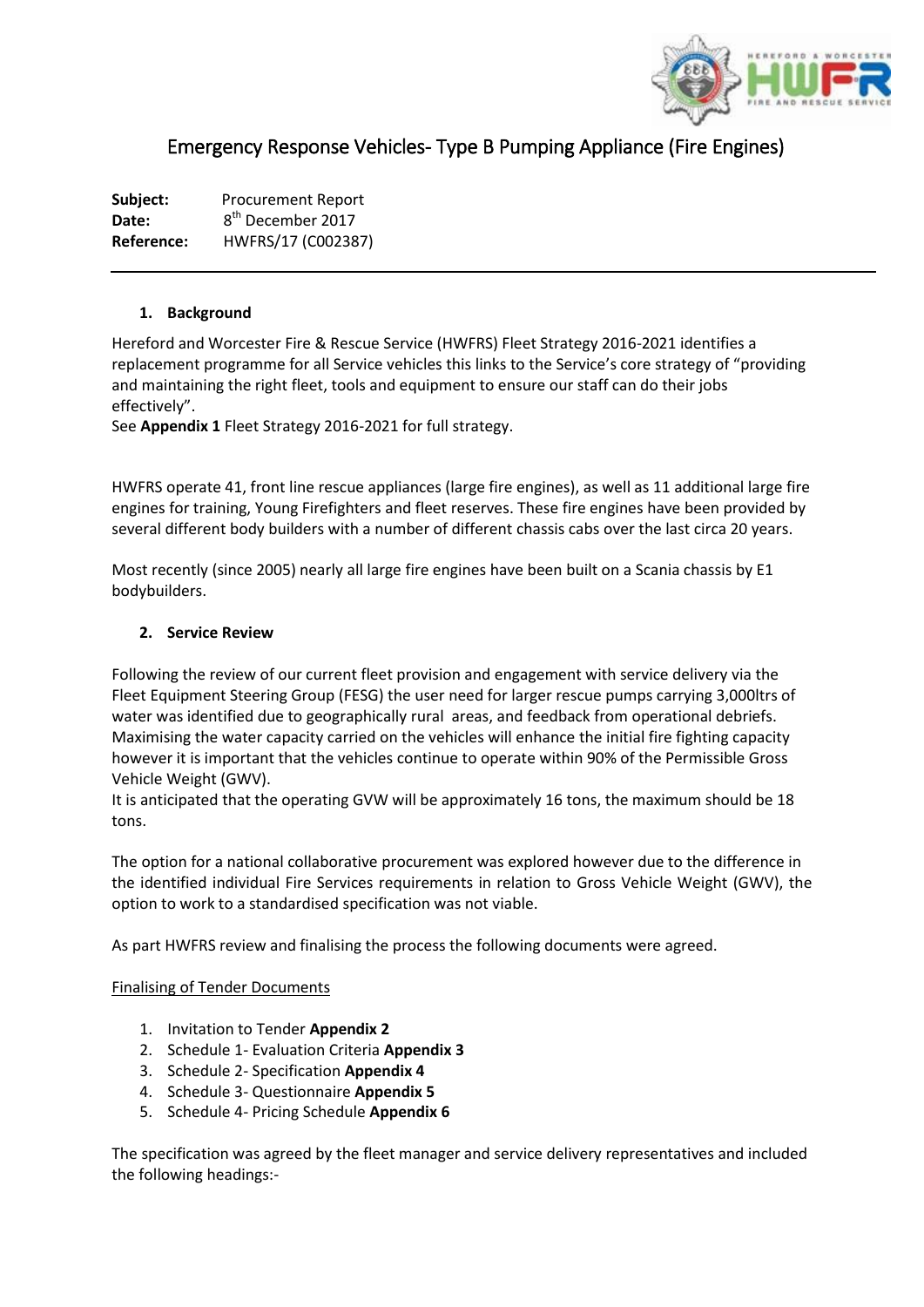Technical Merit and Quality (50%)

- Technical Chassis (30%)
	- Technical- Power Train
	- Technical- Driver and Crew Cab
- Technical- Body Construction and Design (25%)
	- Equipment and Stowage
- Electrical Systems (10%)
- Fire Engineering (30%)
- Paint and Conspicuity Marking (5%)
- After Sales Support (Pass/Fail)
- Documentation (Pass/Fail)
- Whole Life Cycle Management (Information Only)
- Training (5%)
- Warranty (10%)
- Standards, Legislation and Regulation (Requirement)
- Rescue Appliance Equipment Inventory (Requirement)
- Costed Options (Requirement to be included within the Pricing Schedule)

The Authority require a 1 year contract for the supply and delivery of 5 Type B Pumping Appliances (Fire Engines), with the option of a further 24 months maybe taken in periods on 12 months.

The Authority requires 18 of the following supplied in 3 batches

- 5 x Type B Pumping Appliances (order placed 2017/18)
- 7 x Type B Pumping Appliances (order placed 2018/19) Option
- 6 x Type B Pumping Appliances (order placed 2019/20) Option

## **3. Procurement**

The Tender for the Emergency Response Vehicles- Type B Pumping Appliances was advertised on  $15<sup>th</sup>$  August 2017, with a closing date for applications on 25<sup>th</sup> September 2017.

This was undertaken as a mini competition through Lot 3 of the National Framework Agreement for UK Fire and Rescue Emergency Response Vehicle (DS183-15); run by Devon and Somerset Fire and Rescue Service.

Lot 3 - Super Rescue Pumping Appliances, over 15 tonnes GVW

- Angloco
- Emergency One (UK) Ltd
- John Dennis Coachbuilders Ltd
- Rosenbauer UK Ltd
- W H Bence Coachworks Ltd

Lot 3 was chosen due to the anticipated GVW.

As part of the tender process HWFRS required the companies tendering to provide alternatives chassis providers, and therefore requested suppliers offer 2 vehicles that would best meet the Service's requirements.

See **Appendix 4** Schedule 2 Specification for full requirements.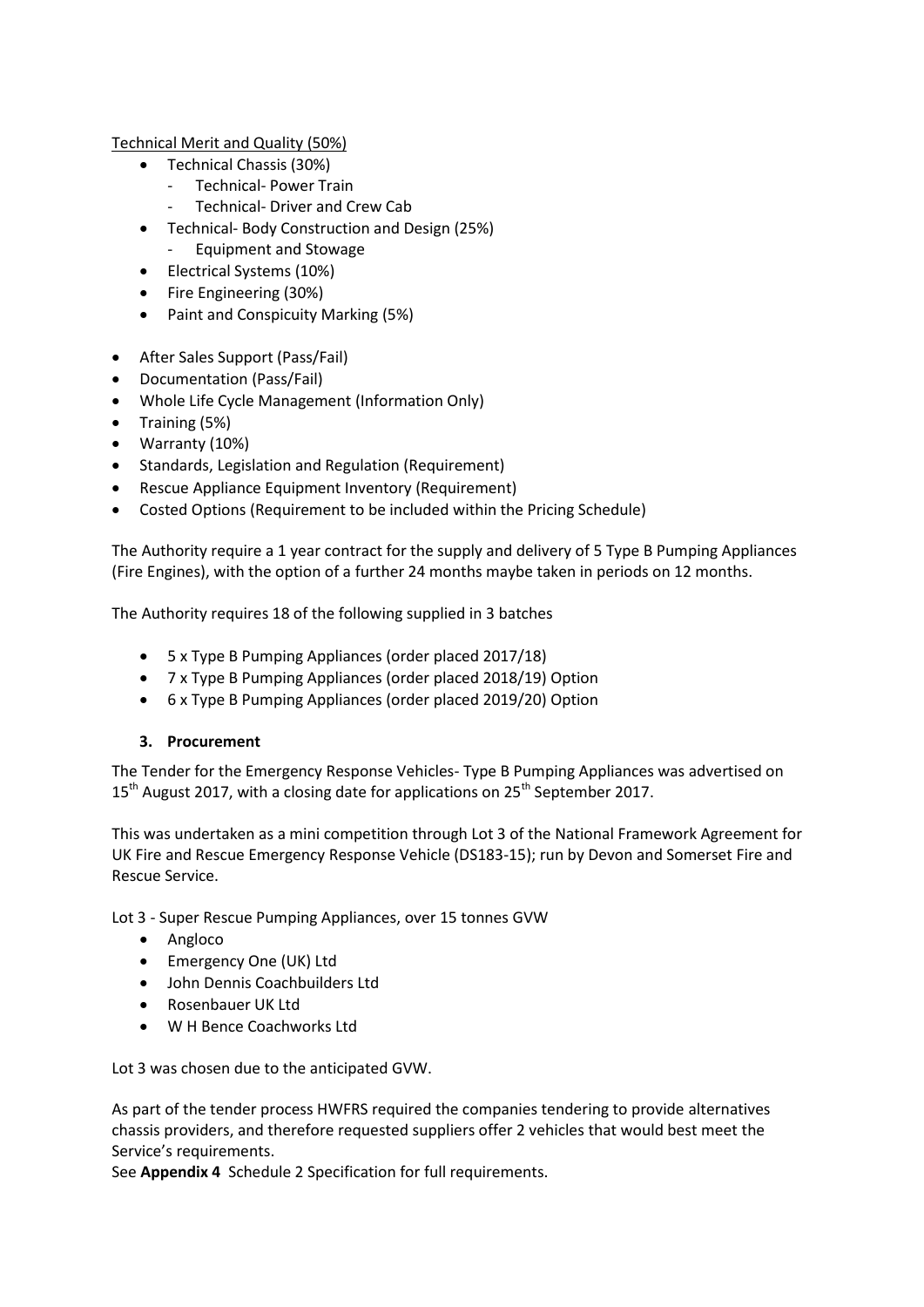## **4. Evaluation Stage**

#### Evaluation Stages

- Stage 1- Evaluated Price (35%)
- Stage 2- Evaluated structured response to questions; Technical & Quality (50%), Customer Support (15%) and Delivery (Pass/Fail)
- Stage 3- No amplification/clarification requested

Evaluation questions were based on the following overarching criteria and weighted scores:

| <b>Award Criteria</b>                                      | Weightings       |
|------------------------------------------------------------|------------------|
| Price                                                      | 35%              |
| Delivery                                                   | Pass/Fail        |
| <b>Technical Merit and Quality (Meeting Specification)</b> | 50               |
| <b>Customer Support:</b>                                   |                  |
| <b>Training</b>                                            | 5%               |
| Warranty                                                   | 10%              |
| <b>Ongoing Costs</b>                                       | Information Only |

Only 2 bids were received from the suppliers listed below.

Suppliers

- 1. Emergency One (UK) Ltd
- 2. Rosenbauer UK Ltd

## **Stage 1- Price (35%)**

A full cost evaluation was carried out on both of the suppliers returned pricing schedules based on the initial contract period (year 1).

Rosenbauer UK Ltd provided the lowest chassis cost based on Volvo and Scania Chassis however the total vehicle price, in particular the costs to complete Fire Engineering for stages 2 and 3 were higher, than the successful bidders.

## **Stage 2- Technical & Quality (50%), Training (5%), Warranty (10%), Delivery (Pass/Fail)**

Technical & Quality, Training and Warranty

The suppliers tenders submissions were reviewed against the above criteria and specification (**Appendix 3-5**) with the evaluation panel consisting of Fleet Manager and Service Delivery representatives, agreeing, through consensus, an overall score for each question.

#### Delivery (Pass/Fail)

Each of the suppliers confirmed with supporting evidence that they were able to meet our delivery requirement of delivering each batch of vehicles ordered within a maximum timeframe of 12 months from the order date.

The below table summaries the weighted scores achieved by each of the three suppliers

| <b>Question</b> | Emergency     | <b>Emergency One</b> | Rosenbauer   | Rosenbauer    |
|-----------------|---------------|----------------------|--------------|---------------|
|                 | One (UK) Ltd  | (UK) Ltd             | UK Ltd       | UK Ltd        |
|                 | <b>SCANIA</b> | <b>VOLVO</b>         | <b>VOLVO</b> | <b>SCANIA</b> |
| Price 35%       | 34.46%        | 35%                  | 30.21%       | 28.23%        |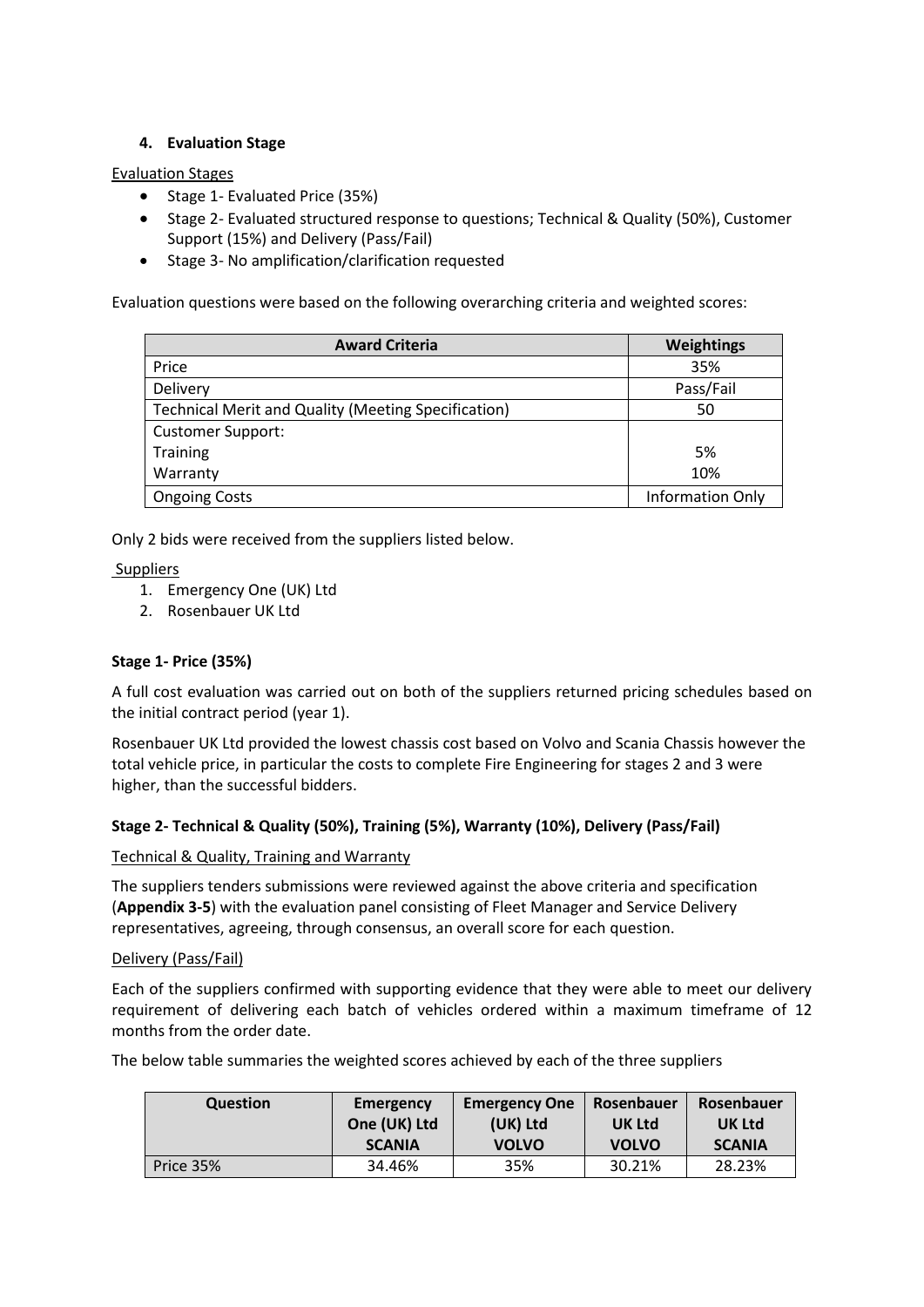| Delivery (Pass/Fail)                          | <b>PASS</b> | <b>PASS</b> | <b>PASS</b> | <b>PASS</b> |
|-----------------------------------------------|-------------|-------------|-------------|-------------|
| <b>Technical Merit &amp;</b><br>Quality (50%) | 40.50%      | 37%         | 37.50%      | 37.50%      |
| <b>Customer Support:</b>                      |             |             |             |             |
| Training (5%)                                 | 8%          | 8%          | 8%          | 8%          |
| Warranty (10%)                                | 4%          | 4%          | 4%          | 4%          |
| <b>Total score</b>                            | 86.96%      | 84.50%      | 79.71%      | 77.73       |

The table below summarises the key findings as part of the evaluation:

| <b>Supplier</b>                                   | <b>Pros</b>                                                                                                                                                                                                                                                                                                                            | Cons                                                                                                                                                                                                                                                                                                                                                                                                                                                                                                                                                                                           |
|---------------------------------------------------|----------------------------------------------------------------------------------------------------------------------------------------------------------------------------------------------------------------------------------------------------------------------------------------------------------------------------------------|------------------------------------------------------------------------------------------------------------------------------------------------------------------------------------------------------------------------------------------------------------------------------------------------------------------------------------------------------------------------------------------------------------------------------------------------------------------------------------------------------------------------------------------------------------------------------------------------|
| <b>Emergency One</b><br>(UK) Ltd<br><b>SCANIA</b> | The vehicle offered is the<br>$\bullet$<br>same as existing vehicles<br>in service. This larger<br>engine offers 25% more<br>horsepower and torque<br>than the Volvo offering.<br>There is no additional<br>vehicle maintenance<br>training for workshop<br>based staff<br><b>Additional manufactures</b><br>vehicle parts required to | Higher cost bid on Chassis<br>$\bullet$                                                                                                                                                                                                                                                                                                                                                                                                                                                                                                                                                        |
|                                                   | be kept in stores will be to<br>a minimum.                                                                                                                                                                                                                                                                                             |                                                                                                                                                                                                                                                                                                                                                                                                                                                                                                                                                                                                |
| <b>Emergency One</b><br>(UK) Ltd<br><b>VOLVO</b>  | The Volvo is in use by<br>$\bullet$<br>many other FRS, allowing<br>for collaboration<br>opportunities in the<br>future. But due to the<br>smaller engine offering<br>this is not deemed as<br>suitable as the Scania<br>engine for the Authorities<br>rural areas with steeper<br>inclines.                                            | The smaller engine offers 25%<br>$\bullet$<br>lower in hp and torque, this<br>offers the Authority concerns<br>regarding under powering on<br>the more hilly train of<br>Herefordshire.<br>There will be additional vehicle<br>$\bullet$<br>maintenance training for<br>workshop based staff.<br>Their will be additional<br>manufactures vehicle parts<br>required to be kept in stores.<br>Drivers will require enhanced<br>familiarisation training on the<br>new vehicle chassis. There will<br>be limitations on the amount<br>of training a driver can<br>undertake on differing vehicle |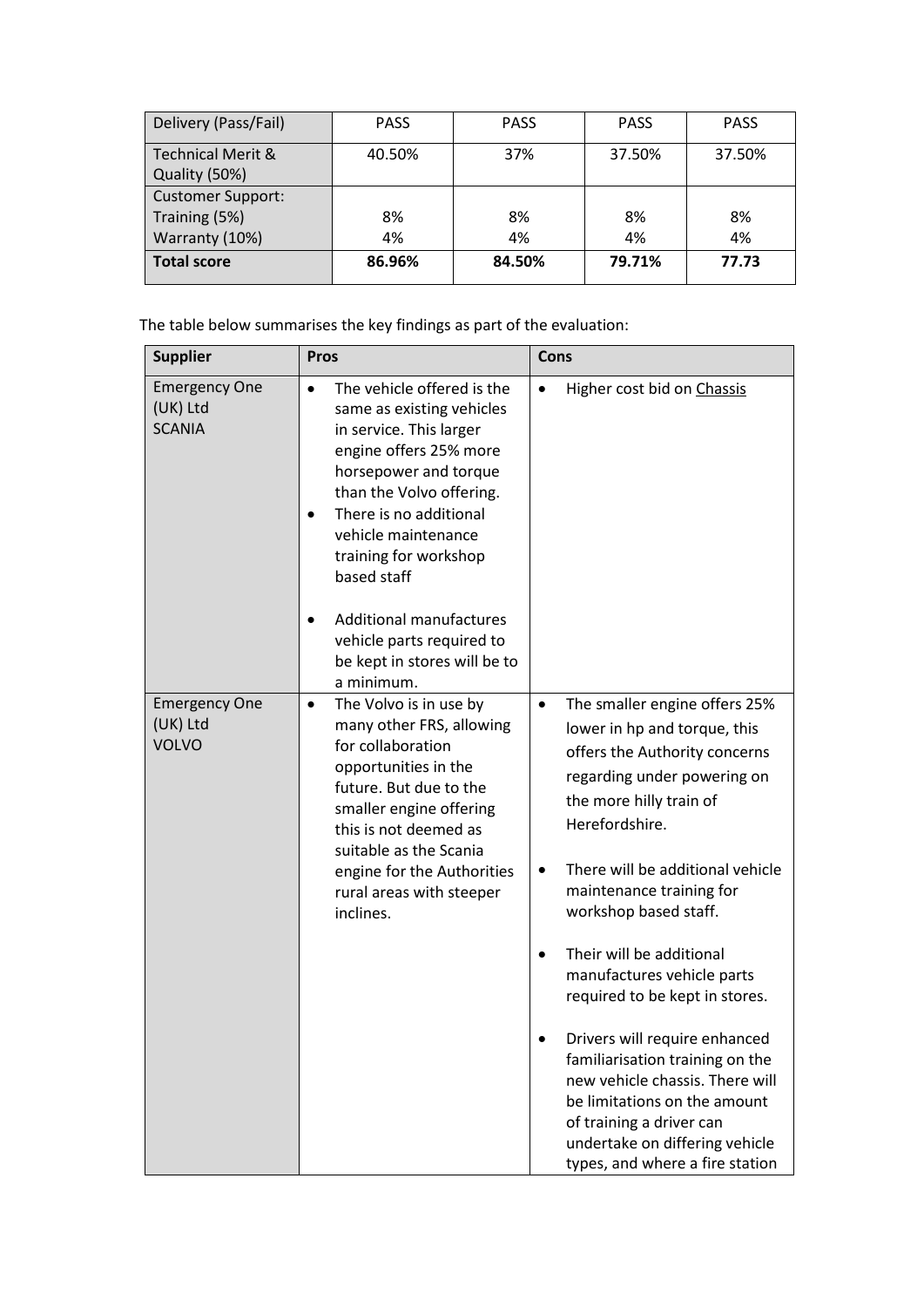| Rosenbauer UK Ltd<br>Lower cost bid Chassis<br>The small compact 7.7 litre<br>$\bullet$<br>$\bullet$<br><b>VOLVO</b><br>engine offered by Volvo has a<br>The Volvo is in use by<br>high power figure of 350 hp<br>many other FRS, allowing<br>but the torque produced by<br>for collaboration<br>the engine is 1400Nm, this is<br>opportunities in the<br>the same as our present Scania<br>future. But due to the<br>vehicles and 200Nm lower than<br>smaller engine offering<br>this is not deemed as<br>the 320hp offering from<br>suitable as the Scania<br>Scania. The concern is that the<br>engine for the Authorities<br>vehicle will not perform as<br>rural areas with steeper<br>required on the more hilly train<br>inclines.<br>of Herefordshire.<br>There will be additional vehicle<br>maintenance training for<br>workshop based staff.<br>Their will be additional<br>manufactures vehicle parts<br>required to be kept in stores.<br>Drivers will require enhanced<br>familiarisation training on the<br>new vehicle chassis. There will<br>be limitations on the amount<br>of training a driver can<br>undertake on differing vehicle<br>types, and where a fire station<br>has multiple fire engines it is<br>not desirable to have multiple<br>differing types in one location,<br>hence a new Volvo chassis may<br>have limitations on which fire<br>stations it can be used on.<br>Total vehicle Price, in particular<br>٠<br>the costs to complete Fire<br>Engineering for stages 2 and 3<br>were higher, than the |  | has multiple fire engines it is<br>not desirable to have multiple<br>differing types in one location,<br>hence a new Volvo chassis may<br>have limitations on which fire<br>stations it can be used on. |
|--------------------------------------------------------------------------------------------------------------------------------------------------------------------------------------------------------------------------------------------------------------------------------------------------------------------------------------------------------------------------------------------------------------------------------------------------------------------------------------------------------------------------------------------------------------------------------------------------------------------------------------------------------------------------------------------------------------------------------------------------------------------------------------------------------------------------------------------------------------------------------------------------------------------------------------------------------------------------------------------------------------------------------------------------------------------------------------------------------------------------------------------------------------------------------------------------------------------------------------------------------------------------------------------------------------------------------------------------------------------------------------------------------------------------------------------------------------------------------------------------------------------------------------------|--|---------------------------------------------------------------------------------------------------------------------------------------------------------------------------------------------------------|
|                                                                                                                                                                                                                                                                                                                                                                                                                                                                                                                                                                                                                                                                                                                                                                                                                                                                                                                                                                                                                                                                                                                                                                                                                                                                                                                                                                                                                                                                                                                                            |  |                                                                                                                                                                                                         |
|                                                                                                                                                                                                                                                                                                                                                                                                                                                                                                                                                                                                                                                                                                                                                                                                                                                                                                                                                                                                                                                                                                                                                                                                                                                                                                                                                                                                                                                                                                                                            |  |                                                                                                                                                                                                         |
|                                                                                                                                                                                                                                                                                                                                                                                                                                                                                                                                                                                                                                                                                                                                                                                                                                                                                                                                                                                                                                                                                                                                                                                                                                                                                                                                                                                                                                                                                                                                            |  |                                                                                                                                                                                                         |
| successful bidders.                                                                                                                                                                                                                                                                                                                                                                                                                                                                                                                                                                                                                                                                                                                                                                                                                                                                                                                                                                                                                                                                                                                                                                                                                                                                                                                                                                                                                                                                                                                        |  |                                                                                                                                                                                                         |
| Rosenbauer UK Ltd<br>Total vehicle Price, in particular<br>Lowest cost bid on Chassis<br>$\bullet$<br>$\bullet$<br><b>SCANIA</b><br>the costs to complete Fire<br>Rosenbauer was offering<br>Engineering for stages 2 and 3<br>its innovative type body                                                                                                                                                                                                                                                                                                                                                                                                                                                                                                                                                                                                                                                                                                                                                                                                                                                                                                                                                                                                                                                                                                                                                                                                                                                                                    |  |                                                                                                                                                                                                         |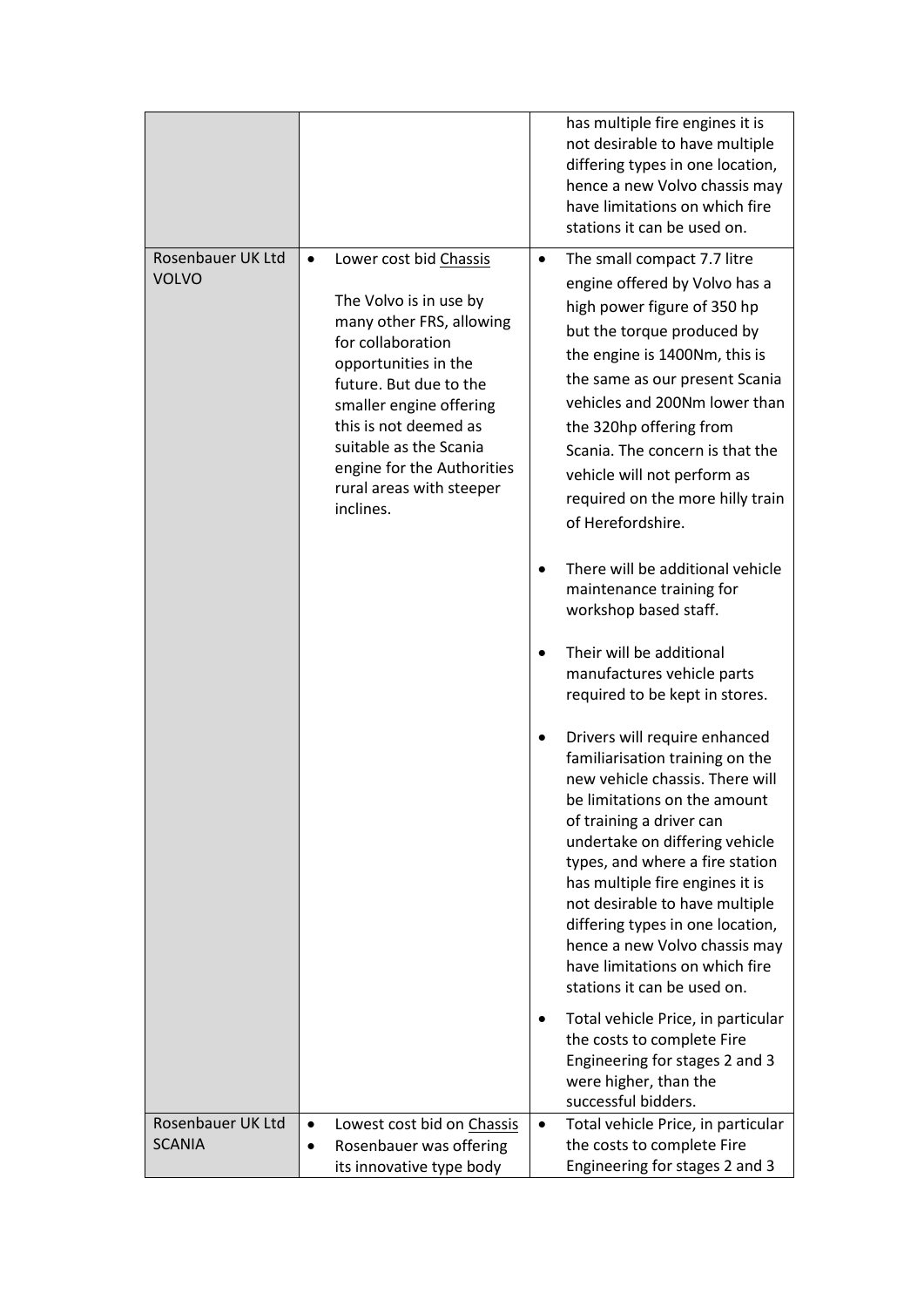| structure that                                                                                                                        | were higher, than the                                                                                                                                                                                    |
|---------------------------------------------------------------------------------------------------------------------------------------|----------------------------------------------------------------------------------------------------------------------------------------------------------------------------------------------------------|
| incorporates the "fire                                                                                                                | successful bidders.                                                                                                                                                                                      |
| fighter crew cab". This                                                                                                               |                                                                                                                                                                                                          |
| new structure gives<br>additional space for Fire<br>Fighters and their kit and<br>equipment within the                                | The vehicle chassis cab offered<br>$\bullet$<br>is the New Day cab Scania at 18<br>tons GVW. Recent pictures of<br>the cab have been released but                                                        |
| crew area. With its<br>innovative "stair case" Fire<br>Fighters are able to<br>disembark from the<br>vehicle front ward               | as the dimensions and cost are<br>still estimated this leave<br>uncertainty for the Authority at<br>this time.                                                                                           |
| allowing for faster<br>response times. The<br>shorter and higher body<br>makes navigation around<br>rural and urban streets<br>easier | Their would need to be a<br>$\bullet$<br>review of working<br>practices/policy in managing<br>careful access to equipment<br>stored at high level via the fold<br>down steps on the sides of<br>vehicle. |

## 5. Recommended Decision

Emergency One (Scania) are appointed for the Emergency Response Vehicles- Type B Pumping Appliances (Fire Engines).

Contract Value would be £1,240,960 year 1 based on 5 Pumping Appliances. This is made up by three stages

- Stage One; Chassis Cab £110,105 per vehicle
- Stage Two; Fire Engine Build £28,530 per vehicle
- Stage Three: Vehicle Sign Off £104,452 per vehicle
- Costed Options; £5,105 per vehicle

The Authority requires 18 of the following supplied in 3 batches

- 5 x Type B Pumping Appliances (order placed 2017/18)
- 7 x Type B Pumping Appliances (order placed 2018/19) Option
- 6 x Type B Pumping Appliances (order placed 2019/20) Option

Report updated December 2018; to include CAF requirement

## **6. Savings Achieved**

HWFRS last purchased Fire Engines in 2015. This was done in two separate phases.

Phase one; 5x Scania Chassis at £537,250

Phase two: Body Build (Emergency One UK Ltd) at a total of £642,500; per vehicle £128,500

The 2017/18 purchase price is higher than that paid in 2015, but the following needs to be factored into this purchase price; annual increases in line with the Consumer Price Index (CPI) and the increased fluctuation cost of Euro to the Pound.

So based on the above factors the following figure has been calculated

| Year | 2015 | 2018 |
|------|------|------|
|      |      |      |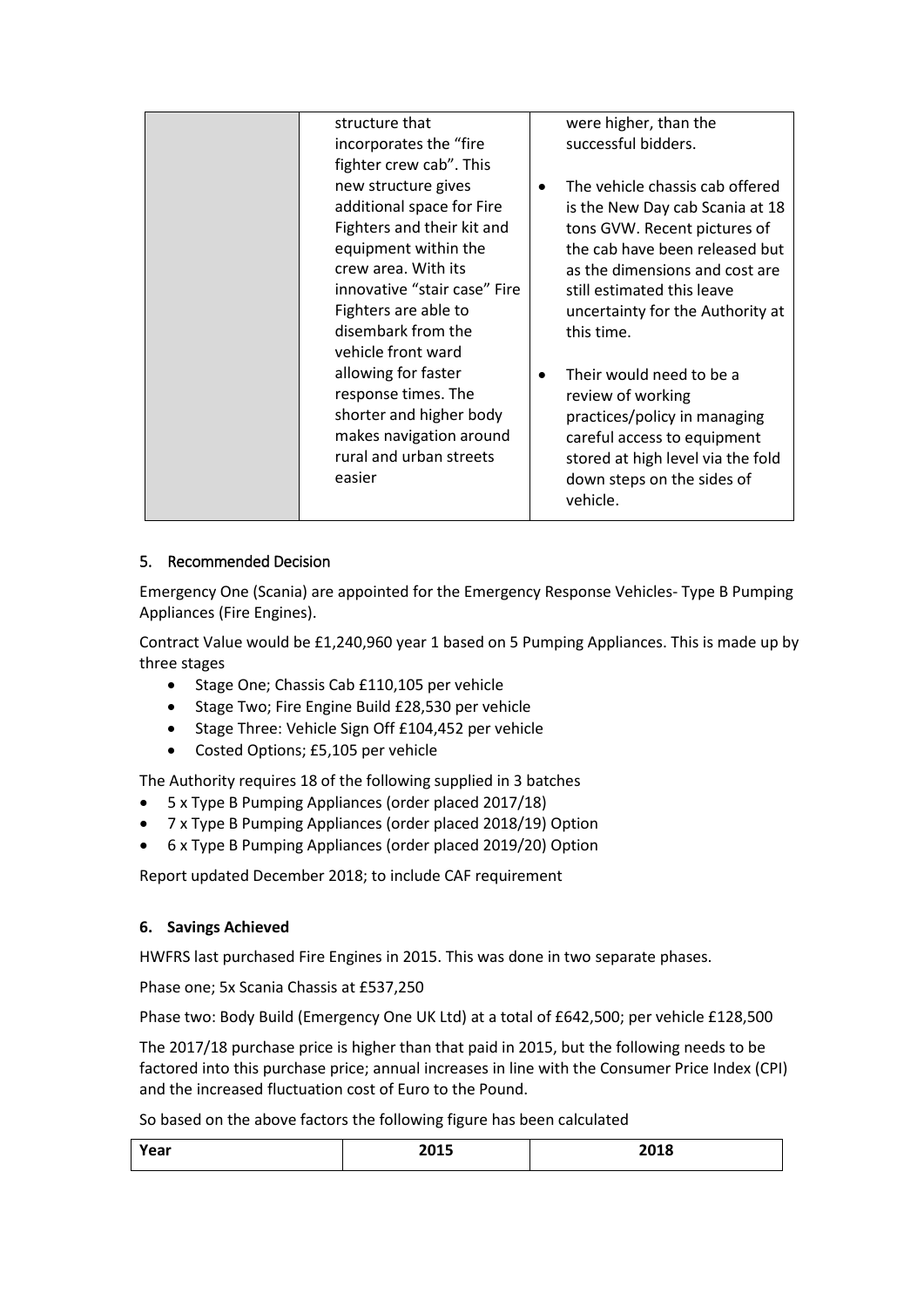| Cost of x5 Chassis        | £537,250                | £550,525             |
|---------------------------|-------------------------|----------------------|
| f to Euro rate            | 0.806492                | 0.876654             |
| Sub Total                 | £537250/0.806492=       | £550525/0.876654=    |
|                           | £666,156.64             | £627,984.36          |
| *CPI Index rate 2015-2018 | £1.08                   | N/A                  |
| Sub Total                 | $(E666, 156.64*E1.08)=$ | N/A                  |
|                           | £719,449.17             |                      |
| Euro to £                 | £719449.17*0.806492=    | 627984.36*0.876654=  |
|                           | £580,230                | £550,525             |
| Total                     | £580,230                | £550,525             |
| <b>Savings</b>            |                         | £29,705              |
|                           |                         | (£5,941 per vehicle) |

\*CPI in 2018 / CPI in 2015 \* 2015 CBP Value = 2018 GBP Value 1096.59148/1020\*£1=1.08

The Authority also made non cashable savings due to using the National Framework and not having to run a full tender process.

(Approx cost; own procurement cost process estimated at 10 days worth of effort at £150 per day. Use of framework resulted in 4 days at £150 per day therefore a 'non cashable' savings of £900 can be demonstrated (saved 6 days at £150 per day= £900)

## **7. Full Audit trail (including Specification/Scoring matrix)**

[http://sharepoint1/sites/Procurement/Contracts/Fleet/HWFRS17%20Emergency%20Response%](http://sharepoint1/sites/Procurement/Contracts/Fleet/HWFRS17%20Emergency%20Response%20Vehicles/Forms/AllItems.aspx?RootFolder=%2Fsites%2FProcurement%2FContracts%2FFleet%2FHWFRS17%20Emergency%20Response%20Vehicles%2FE1%20Scania&FolderCTID=0x01200064899D2702D6A0499B1D05BA8CE9ED83&View=%7b40745FA4-8DC8-4F0A-A363-CA048AA3145B%7d) [20Vehicles/Forms/AllItems.aspx?RootFolder=%2Fsites%2FProcurement%2FContracts%2FFleet%](http://sharepoint1/sites/Procurement/Contracts/Fleet/HWFRS17%20Emergency%20Response%20Vehicles/Forms/AllItems.aspx?RootFolder=%2Fsites%2FProcurement%2FContracts%2FFleet%2FHWFRS17%20Emergency%20Response%20Vehicles%2FE1%20Scania&FolderCTID=0x01200064899D2702D6A0499B1D05BA8CE9ED83&View=%7b40745FA4-8DC8-4F0A-A363-CA048AA3145B%7d) [2FHWFRS17%20Emergency%20Response%20Vehicles%2FE1%20Scania&FolderCTID=0x0120006](http://sharepoint1/sites/Procurement/Contracts/Fleet/HWFRS17%20Emergency%20Response%20Vehicles/Forms/AllItems.aspx?RootFolder=%2Fsites%2FProcurement%2FContracts%2FFleet%2FHWFRS17%20Emergency%20Response%20Vehicles%2FE1%20Scania&FolderCTID=0x01200064899D2702D6A0499B1D05BA8CE9ED83&View=%7b40745FA4-8DC8-4F0A-A363-CA048AA3145B%7d) [4899D2702D6A0499B1D05BA8CE9ED83&View={40745FA4-8DC8-4F0A-A363-CA048AA3145B}](http://sharepoint1/sites/Procurement/Contracts/Fleet/HWFRS17%20Emergency%20Response%20Vehicles/Forms/AllItems.aspx?RootFolder=%2Fsites%2FProcurement%2FContracts%2FFleet%2FHWFRS17%20Emergency%20Response%20Vehicles%2FE1%20Scania&FolderCTID=0x01200064899D2702D6A0499B1D05BA8CE9ED83&View=%7b40745FA4-8DC8-4F0A-A363-CA048AA3145B%7d)

| Appendix 1- Fleet Strategy 2016-2011    | Fleet Strategy 2016<br>final.docx        |
|-----------------------------------------|------------------------------------------|
| <b>Appendix 2- Invitation To Tender</b> | Emergency<br>Response Vehicle Inv        |
| <b>Appendix 3- Evaluation Criteria</b>  | Appendix 1 -<br>Evaluation Criteria HV   |
| <b>Appendix 4- Specification</b>        | Appendix 2 HWFA<br>3000 ltr Rescue Appli |